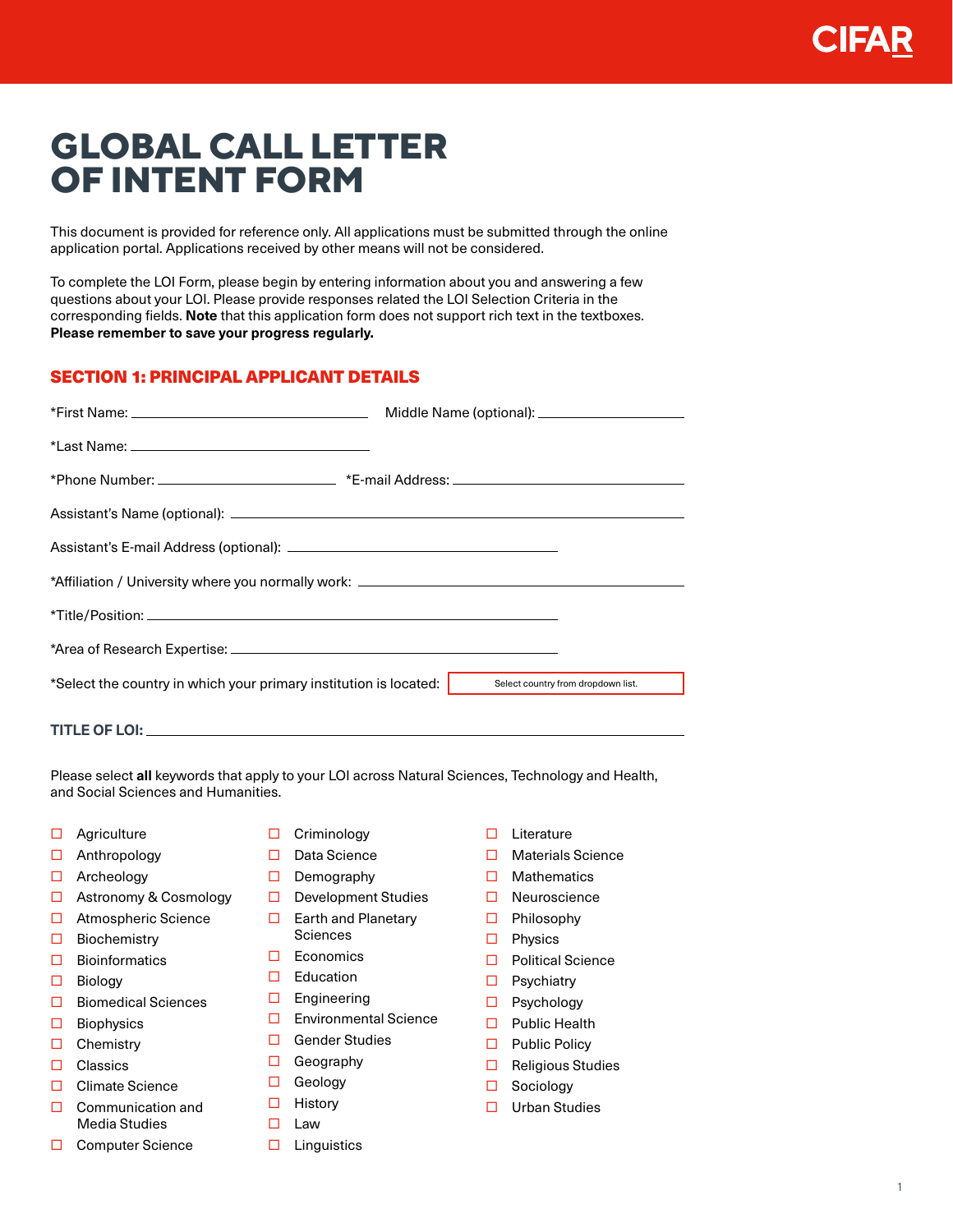

Do you have a researcher based at a Canadian institution on your core team?

 $\Box$  Yes  $\Box$  No

**T** YES, I have read and understand [CIFAR's Privacy Policy and Notice of Disclosure.](https://cifar.ca/privacy/)

CIFAR may include a general description of applications on our website, in press releases, and in other marketing materials. CIFAR may share information you provide to us with third parties, external reviewers, potential partners, and donors. Disclosure of information is subject to CIFAR's Privacy Policy.

 $\Box$  lagree

## SECTION 2: APPLICATION DETAILS

#### **LAY SUMMARY OF PROPOSED RESEARCH** (250 WORDS)**:**

Describe your proposed research in a way that is accessible to a lay audience. Indicate the significance of the proposed research and how this work will impact our understanding of the world.

#### **RESEARCH SIGNIFICANCE** (1500 WORDS)**:**

Describe the research question or challenge to be addressed in the proposed research program and how this challenge requires sustained collaboration through an international, interdisciplinary research network. Provide a brief overview of the current state of knowledge in this topic area. Describe how this research program will add value to the work happening globally, including how this interdisciplinary effort is distinct from existing research efforts addressing similar questions. Describe how the proposed research program has the potential to impact our understanding of the world.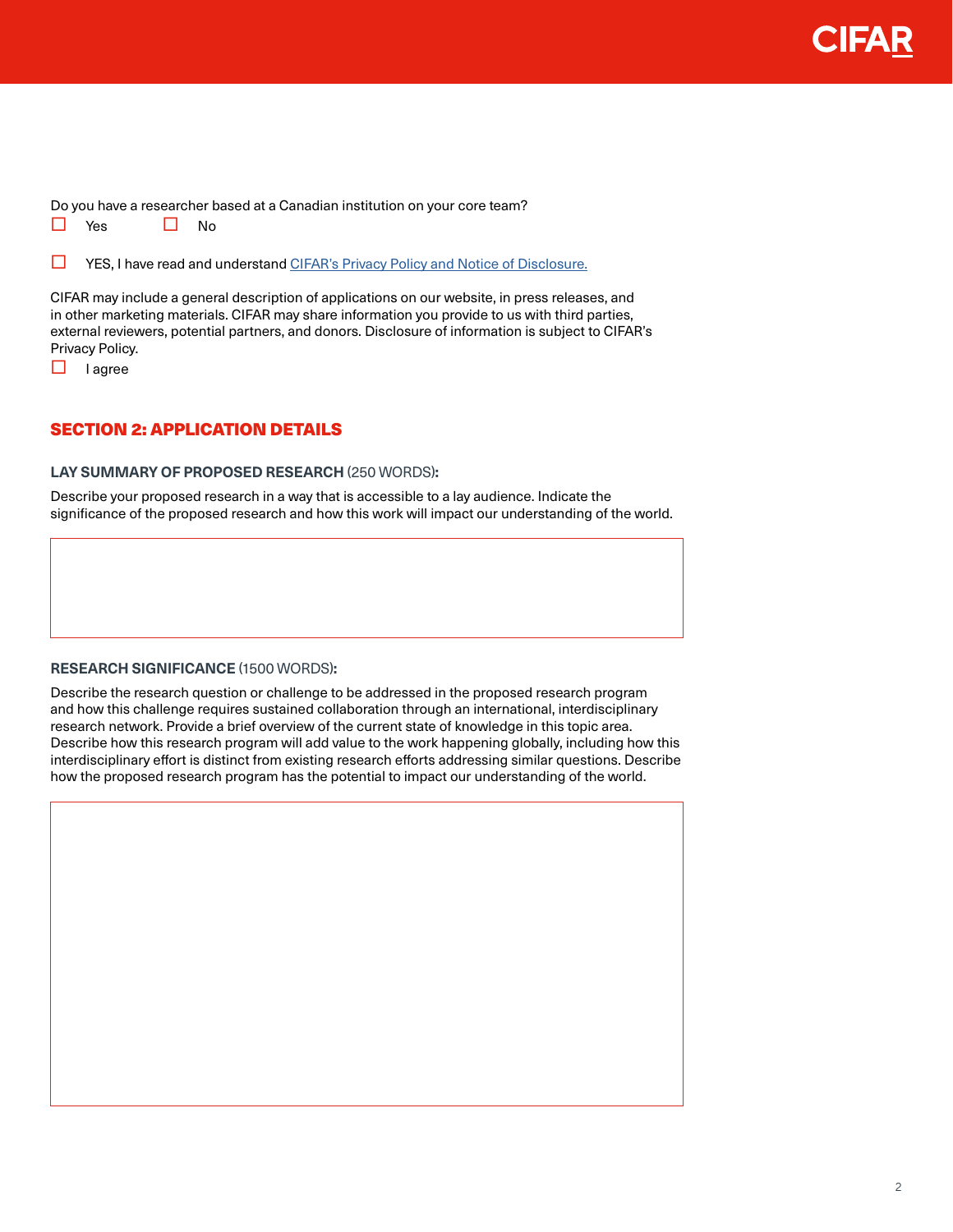### **KNOWLEDGE MOBILIZATION** (500 WORDS)**:**

A key component of a CIFAR research program is a program-driven Knowledge Mobilization plan to create broader societal impact throughout the duration of the program. Describe potential areas or issues, in health and well-being, industry and technology, and/or policy and society, that the proposed research program may impact through cross-sectoral conversations and two-way exchanges that are long-term and iterative. Identify nonacademic perspectives (from industry, public sector, civil society or clinical practice) that can inform the development of the proposed program's research agenda and Knowledge Mobilization plan. Please include any specific stakeholders (individuals or organizations), within or outside of your existing networks, who may be invited to participate in such engagements.

#### **EXCELLENCE OF RESEARCH TEAM** (500 WORDS)**:**

Identify your team of researchers and clearly outline how each proposed member will contribute their own unique expertise necessary for addressing the research challenge. Describe how your interdisciplinary team is ideal to address the research question being proposed. Include a plan for inclusivity within the program's membership.

#### **POTENTIAL LEADERSHIP** (500 WORDS)**:**

Identify potential Co-Directors for your research team and describe how the proposed leadership demonstrates a history of promoting openness to new ideas and disruptive thinking. Overview how the proposed Co-Directors of the program have demonstrated a clear commitment to research impact and collaboration, and if applicable, have previous experience working with or leading a diverse, interdisciplinary team of world-class researchers.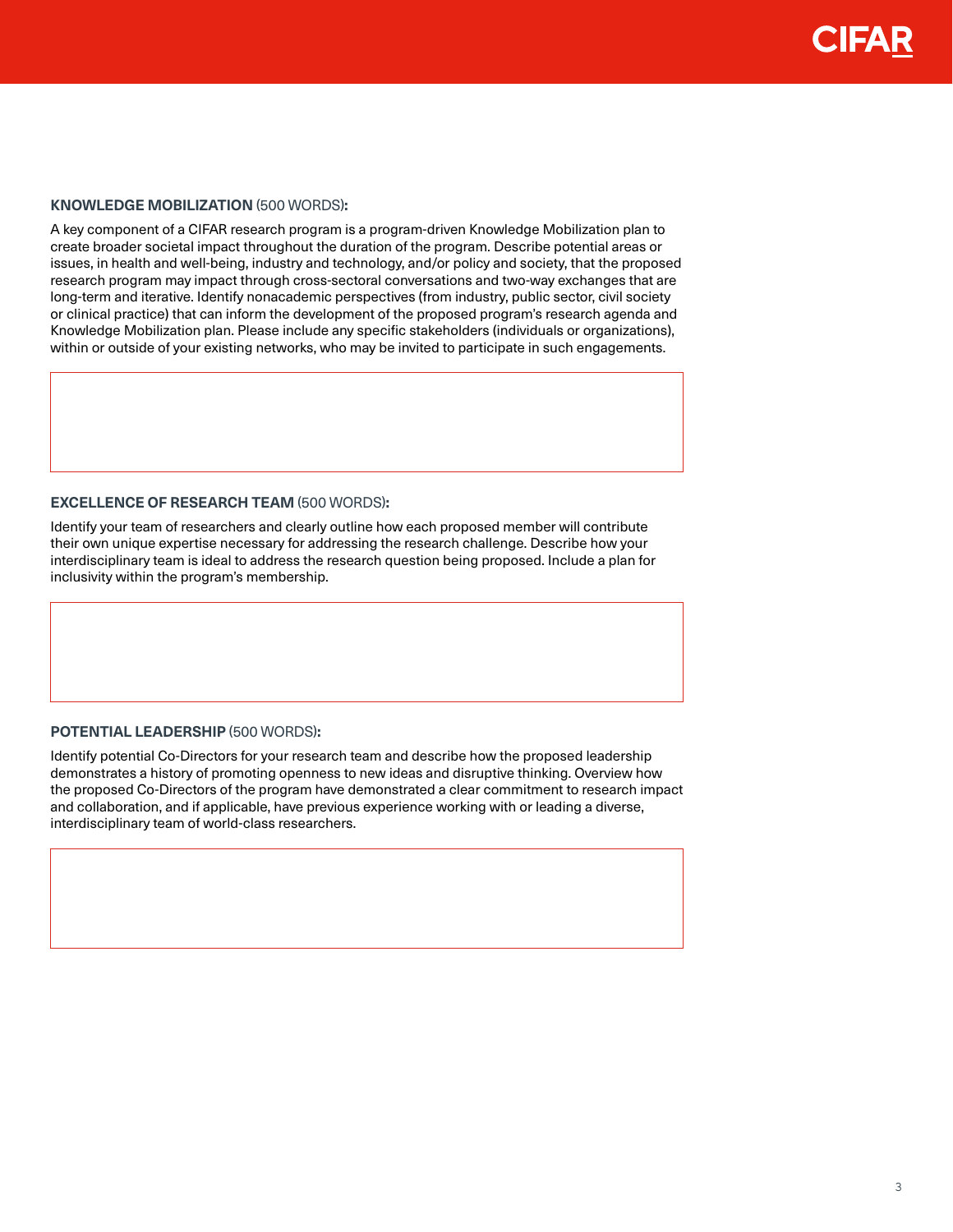#### **ALIGNMENT WITH CIFAR** (500 WORDS)**:**

Describe why a CIFAR effort, based around global, deep collaboration, would produce unique and important progress towards advancing the current state of research related to the identified research question. Articulate how CIFAR support will add value to the pursuit of the identified research challenge, including how CIFAR's model of supporting international engagement over a sustained period of time will contribute to developing transformative knowledge.

#### **EQUITY, DIVERSITY AND INCLUSION (EDI)** (500 WORDS)**:**

CIFAR is committed to EDI, as evidenced by the [EDI Action Plan](https://cifar.ca/wp-content/uploads/2021/03/CIFAR-EDI-Action-Plan-2020.pdf) and the endorsement of the [Dimensions Charter](https://www.nserc-crsng.gc.ca/NSERC-CRSNG/EDI-EDI/Dimensions_Dimensions_eng.asp). Please indicate how equity, diversity and inclusion considerations have factored into your proposed research program. If EDI has not been considered, please explain why.

#### **EDI DEMOGRAPHIC SURVEY**

All applicants are required to complete a brief **anonymous** demographic survey; however, you may opt-out of answering any question by selecting the "Prefer not to say" option.

The survey is administered by third party provider Diversio. Individual responses will not be shared directly with CIFAR. Your responses to this survey will be used only to produce aggregate statistical data to enable CIFAR to understand the diversity of the population participating in its programs and activities. This will enable CIFAR to monitor its progress on advancing EDI, to recognize and remove barriers, and to design new measures to achieve greater EDI in research environments.

 $\Box$  As Principal Applicant, I confirm my team has completed the separate [EDI self-identification questionnaire.](https://ca.research.net/r/355FQRB)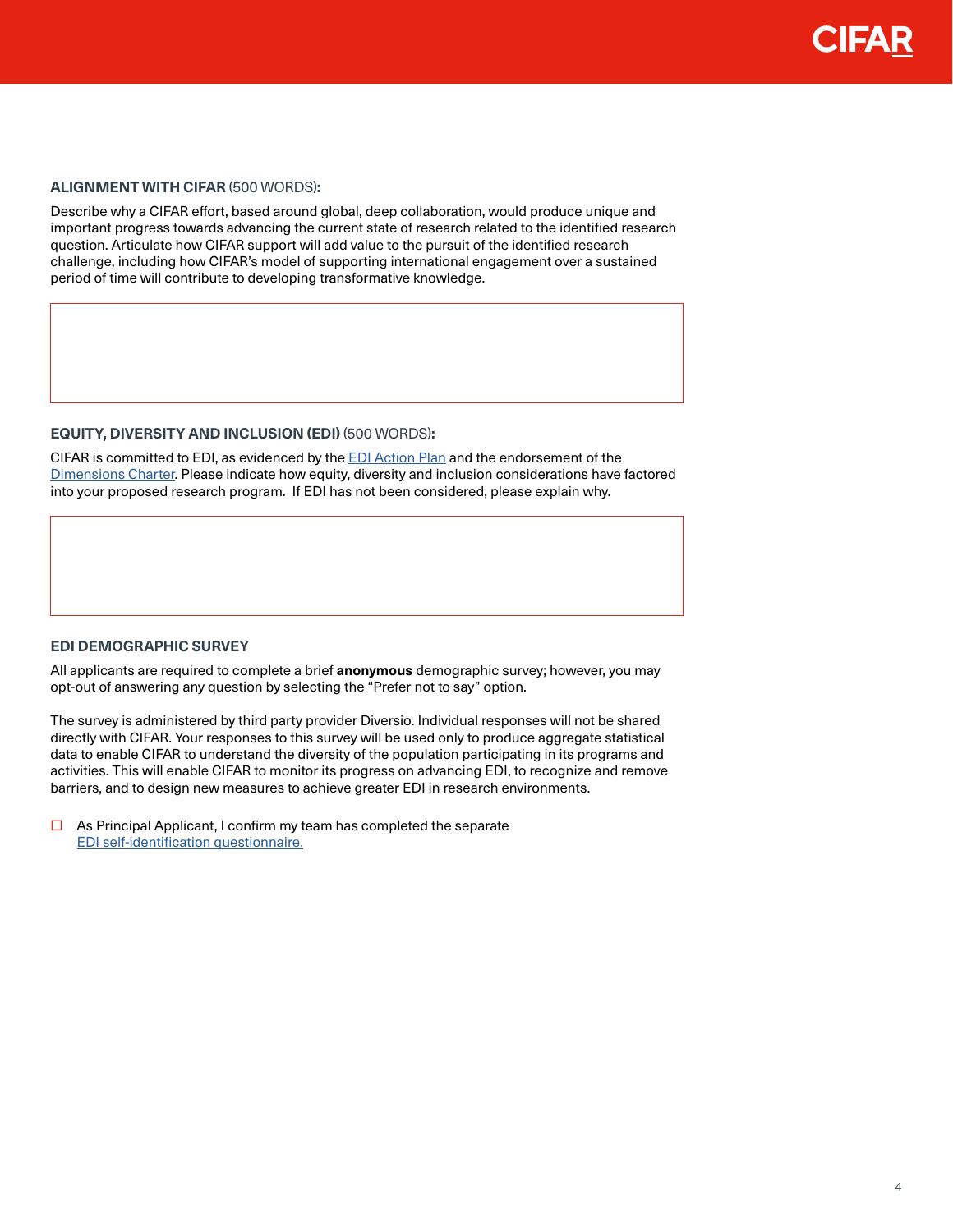# SECTION 3: CORE TEAM MEMBERS

Please provide information about your team members. A minimum of 4 additional team members is required. The Principal Investigator of the LOI is **not** to be included in this section.

| <b>CORE TEAM MEMBER 1</b>                                                                            |                                    |
|------------------------------------------------------------------------------------------------------|------------------------------------|
|                                                                                                      |                                    |
|                                                                                                      |                                    |
| *Select the country in which your primary institution is located:                                    | Select country from dropdown list. |
|                                                                                                      |                                    |
|                                                                                                      |                                    |
|                                                                                                      |                                    |
| <b>CORE TEAM MEMBER 2</b>                                                                            |                                    |
|                                                                                                      |                                    |
|                                                                                                      |                                    |
| *Select the country in which your primary institution is located: select country from dropdown list. |                                    |
|                                                                                                      |                                    |
|                                                                                                      |                                    |
|                                                                                                      |                                    |
| <b>CORE TEAM MEMBER 3</b>                                                                            |                                    |
|                                                                                                      |                                    |
|                                                                                                      |                                    |
| *Select the country in which your primary institution is located:                                    | Select country from dropdown list. |
|                                                                                                      |                                    |
|                                                                                                      |                                    |
|                                                                                                      |                                    |
| <b>CORE TEAM MEMBER 4</b>                                                                            |                                    |
|                                                                                                      |                                    |
|                                                                                                      |                                    |
| *Select the country in which your primary institution is located:                                    | Select country from dropdown list. |
|                                                                                                      |                                    |
|                                                                                                      |                                    |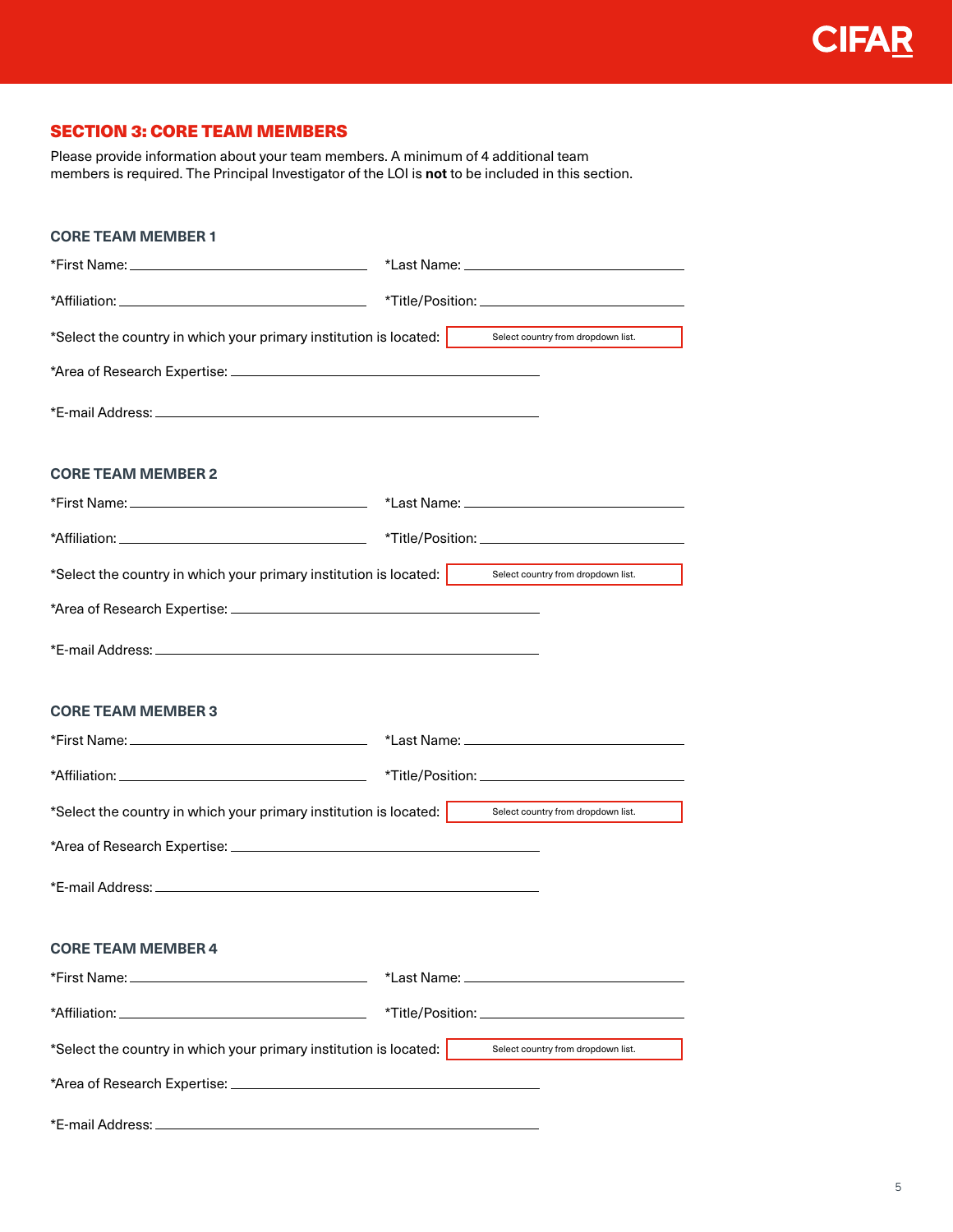**CIFAR** 

| <b>CORE TEAM MEMBER 5</b>                                         |                                    |  |
|-------------------------------------------------------------------|------------------------------------|--|
|                                                                   |                                    |  |
|                                                                   |                                    |  |
| *Select the country in which your primary institution is located: | Select country from dropdown list. |  |
|                                                                   |                                    |  |
|                                                                   |                                    |  |
| <b>CORE TEAM MEMBER 6</b>                                         |                                    |  |
|                                                                   |                                    |  |
|                                                                   |                                    |  |
| *Select the country in which your primary institution is located: | Select country from dropdown list. |  |
|                                                                   |                                    |  |
|                                                                   |                                    |  |
|                                                                   |                                    |  |
| <b>CORE TEAM MEMBER 7</b>                                         |                                    |  |
|                                                                   |                                    |  |
|                                                                   |                                    |  |
| *Select the country in which your primary institution is located: | Select country from dropdown list. |  |
|                                                                   |                                    |  |
|                                                                   |                                    |  |
|                                                                   |                                    |  |
| <b>CORE TEAM MEMBER 8</b>                                         |                                    |  |
|                                                                   |                                    |  |
|                                                                   |                                    |  |
| *Select the country in which your primary institution is located: | Select country from dropdown list. |  |
|                                                                   |                                    |  |
|                                                                   |                                    |  |
|                                                                   |                                    |  |